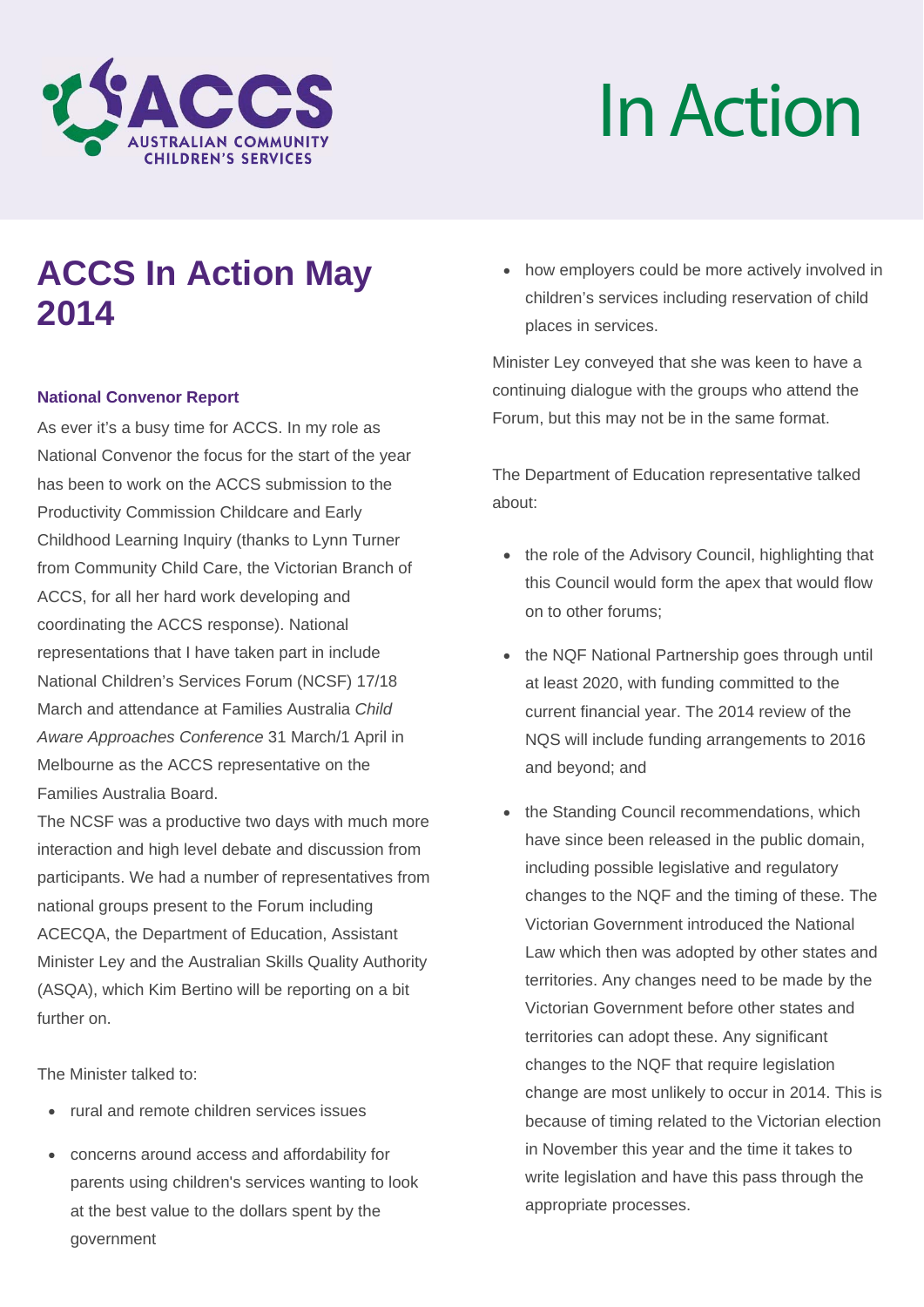I came away from the NCSF meeting feeling pretty despondent about the future of children's services. Children's services, along with many other social services, are most likely to experience significant funding changes through the Australian Government Budget processes, and for children's services, most certainly through the findings and recommendations from the Productivity Commission into Childcare and Early Childhood Learning. Changes resulting from the Commission of Audit have already been flagged recently in the media, and I anticipate we will see some of these in the 2014 Budget.

We know the Assistant Minister has a strongly held view about the NQF and has perceptions around it having overly onerous paperwork. She has commented that assessment is about being able to *"feel it, you can see it, you can - you know, you might have to measure some things but you don't need to get carried away with too much red tape, documenting up to fifty pages, assessing against over fifty quality areas."* (Assistant Minister Ley, E&OE TRANSCRIPT, 720 ABC Perth – John McGlue, Date: 11 March 2014). The NQF sets the bar high, and so it should. The NQF is not about 'the vibe'; it is about ensuring an evidencebased, robust, quality assessment that enhances education and care outcomes for all Australian children attending children's services.

ACCS needs your commitment and your voice through active membership to make sure Australia's children's services stay strong, are affordable, are of high quality, and continue to work in active partnerships with children and families, and other educators, to deliver the best possible evidence-based outcomes through a robust NQF.

If we don't care, who will?

**Prue Warrilow, National Convenor** 

#### **Trends in Community Children's Services Survey, 3rd Wave**

ACCS invites you to participate in the 3rd Wave of the Trends in Community Children's Services Survey Have your say on

- The National Quality Framework
- Staff qualifications recruitment and training
- **Ratios**
- Fees and services
- x Vulnerable children and families

Your voices and opinions are a vital ingredient for effective advocacy for community owned children's services around Australia.

Just like in the previous ACCS surveys, this is an opportunity to share your services' experiences so that we can feed these into our advocacy with state and federal governments and regulators. The Productivity Commission Inquiry into Childcare and Early Childhood Learning is currently looking at how education and care is funded, delivered and regulated in Australia. The information you share will be used to respond to the Inquiry's recommendations and to further inform politicians and government.

The survey will only take about 10-15 minutes and is confidential.

Please forward this email on to your networks and friends to invite them to participate as well! If you have any questions please don't hesitate to contact Lynn Turner or Leanne Giardina at ausccs@cccinc.org.au.

#### **Universal Access to 15 hours of kindergarten**

The National Partnership on Universal Access to Early Childhood Education between the Commonwealth and States and Territories expires in December 2014. This partnership has provided millions of dollars to States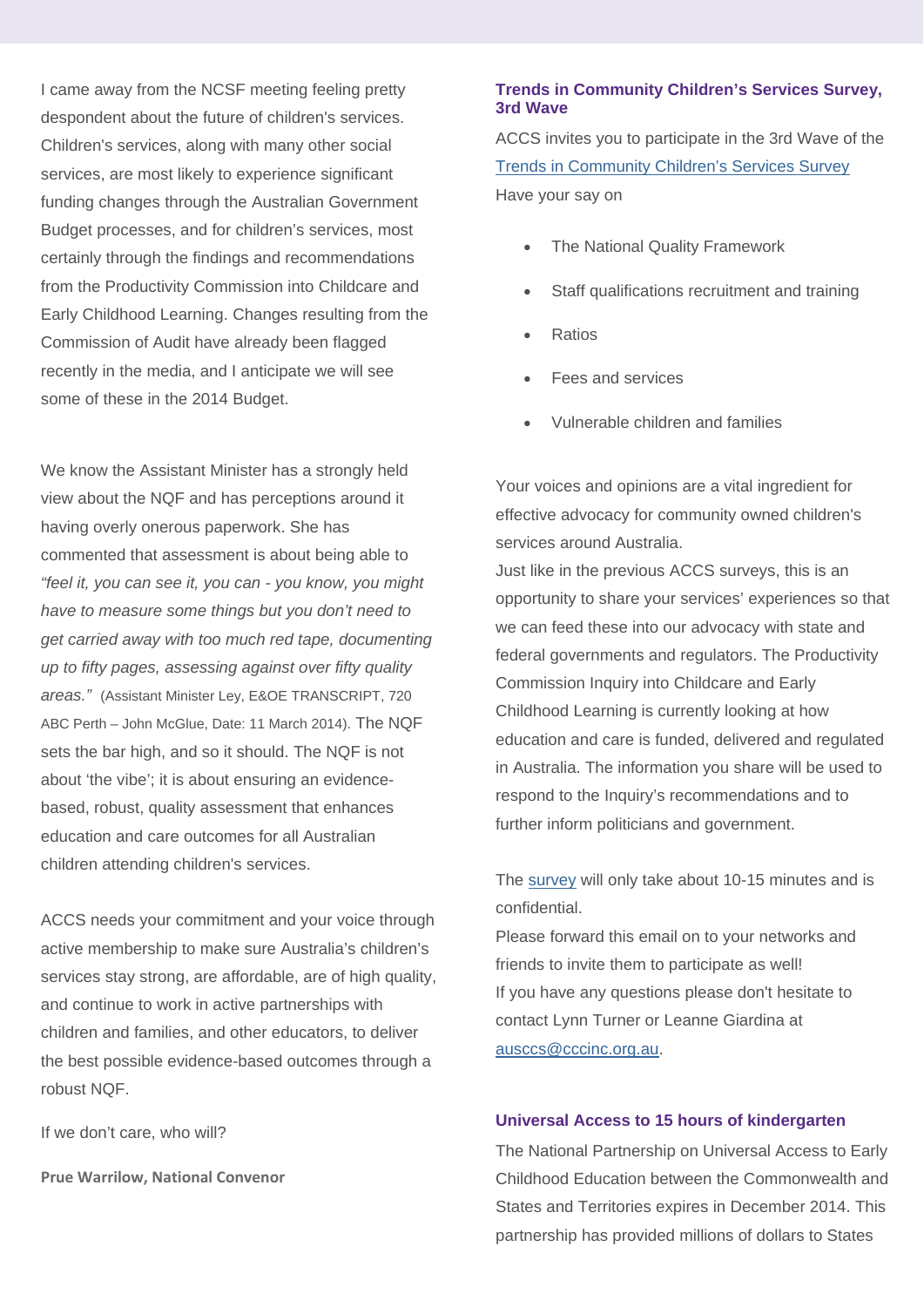and Territories towards the delivery of funded preschool (referred to as kindergarten in some States). There are significant concerns that this funding will not be renewed.

Click to read Universal access to early childhood education: a quick guide. This Research Paper by Marilyn Harrington, published by the Department of Parliamentary Services, provides an overview of the national policy framework for the provision of universal access to early childhood education in Australia.

Click here to read the letter ACCS has written to Assistant Minister Ley expressing support for an extension to the partnership and requesting that the Commonwealth commit to ongoing investment in early childhood education.

Click here to read Lisa Bryant's (Convenor, ACCS NSW Branch) article *Sussan Ley's early learnings unlikely to save preschool funding published in the Canberra Times (23/4/14)*

If you are concerned about what impact the loss of this funding would have on children's access to preschool or kindergarten email Assistant Minister Ley now!

#### **Productivity Commission Childcare and Early Childhood Learning Inquiry**

*Are there areas currently regulated that would be better left to sector self – regulatory codes of practice or accreditation schemes?*

This question was just one of the questions raised in the Productivity Commission's Childcare and Early Childhood Learning Issues Paper that rang alarm bells for advocates of quality education and care when it was released in December 2013. The ACCS submission to this Inquiry strongly rejects the notion of self-regulation and expresses strong support for the implementation of the National Quality Framework. Other submissions however, express support for the extension of government subsidies to unregulated

models of service delivery such as nannies and express the opinion that quality reforms are too costly.

Thank you to the many ACCS members across Australia who contributed to the National ACCS submission. The ACCS submission can be read here ACCS Branches in NSW, Western Australia and Victoria also made submissions which included State based issues – check them out! ACCS NSW Community Child Care (Victoria)

Carewest (Western Australia)

It is still not too late to have your say. The Productivity Commission is accepting brief comments or submissions from anyone with an interest including families, educators, service providers and other stakeholders. The process for making a brief comment is simple with the use of an online form - Productivity Commission website

A draft report is expected to be released for comment in July, followed by public hearings before the Productivity Commission makes its final report to Government in October 2014.

#### **Small Business Roundtable**

In March, ACCS National Treasurer, Linda Davison, represented ACCS at a Small Business Roundtable hosted by the recently appointed Fair Work Ombudsman (FWO), Natalie James, in coordination with the Fair Work Commission (FWC) and Fair Work Building and Construction (FWBC). Their stated intention was to use this forum to gain greater understanding of the ways in which small business navigates the workplace relations framework and interacts with the Fair Work institutions. Click here to read Linda's summary of this event

#### **Australian Skills Quality Authority (ASQA) Strategic Review of Training for Childcare and Early Childhood Learning**

Following on from the Productivity Commission's 2011